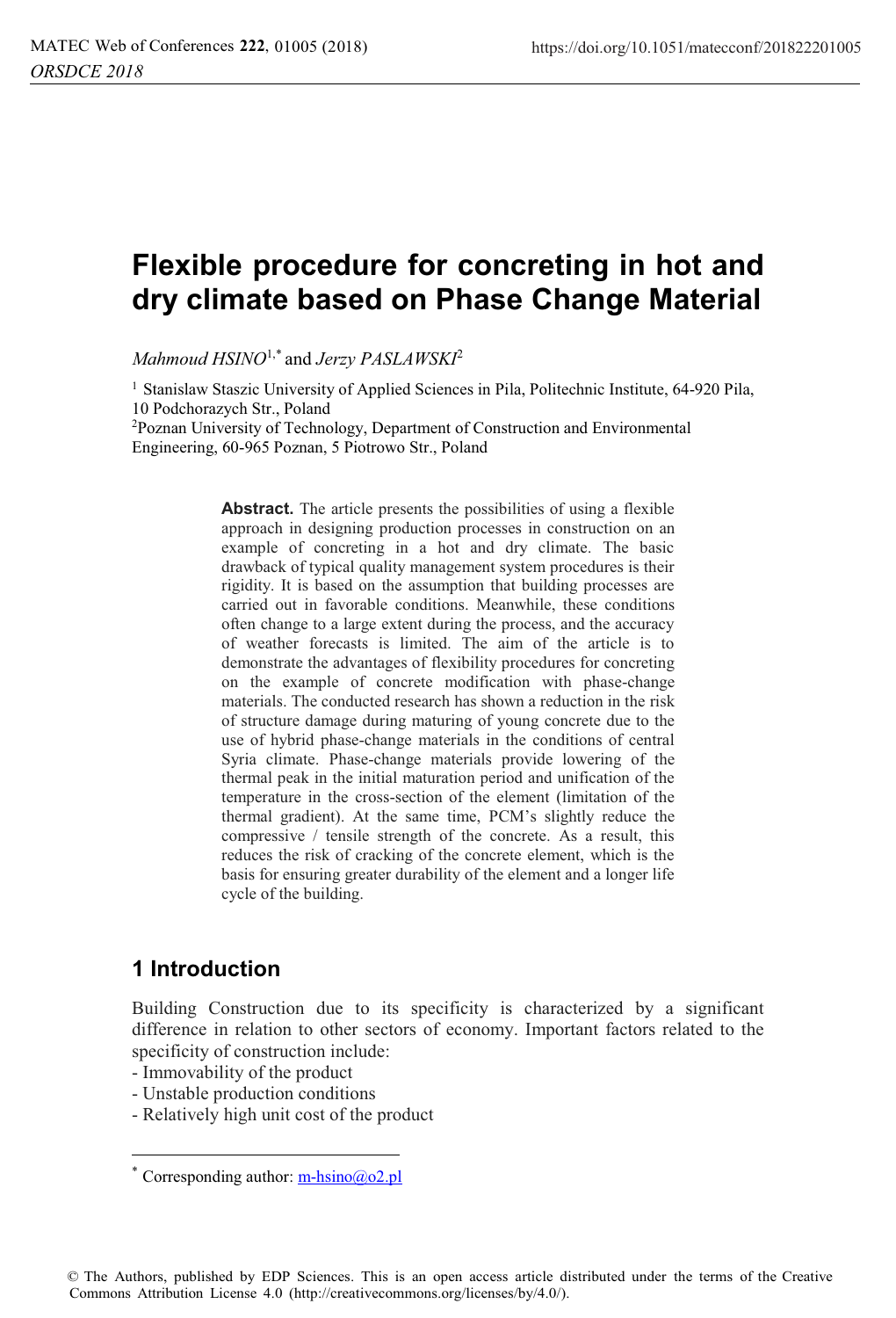- Problems with maintaining permanent staff
- Seasonality in construction output
- Sensitivity of production to changing environment

The last two features are related to the dependence on the impact of the season. In the case of seasonality, the dependence on budget restrictions is often emphasized (usually at the beginning of the year, while at the end of the year the necessity of hastily money spending is taken into account). In turn, the second feature is related to the sensitivity of weather factors, which can lead to the extreme necessity of demolition of the concrete element and re-work. Naturally, various reasons should be taken into account when analyzing the causes of problems in the implementation of construction processes. They can primarily be classified into two categories: related to construction and resulting from the impact of the broadly understood building environment (environmental, socio-political or legal factors). The factors directly related to construction include: rising costs of salary, materials and supplies, delays or inflation, lack of qualified employees, errors in project documentation, lack of due supervision, untimely deliveries and implementation of processes in uncontrolled conditions (significant impact of weather and other external factors ). The proper implementation of health and safety regulations is also associated with the correct course of construction works. The involved construction manager, thanks to proper communication between all participants of the construction process, prevents conflicts and achieves harmonious cooperation. Achieving success requires efficient risk management, taking into account many potential sources. From this perspective, the manager's support in weather risk management in concreting can be an important element guaranteeing compliance with the requirements regarding costs, time of completion and quality.

The article focuses on procedures related to the concreting process under hot and dry climate conditions, which means weather risk management in countries where high temperature, low humidity and high wind speed pose a threat to the correct construction of the concrete structure.

Weather factors have an impact on the construction industry due to the implementation of processes in a large part on the construction site. Weather risks occur outside of construction also in other sectors of the economy, such as energy (electricity demand dependent on weather) or agriculture (risk of reduced yields as a result of drought or frost).

In construction, quality management systems are often based on too rigid procedures that do not take the variability of the environment into account. As a rule, it is assumed that the processes are carried out under favorable conditions, with some restrictions on their use. For example,  $13^{\circ}$ C [1] is considered the optimum temperature for concreting and maturing. On the other hand, the borderline upper limit of ambient temperature for concreting is often assumed at 29-32°C. Formularizing such restrictions seems to be debatable, because the temperature of concrete is of key importance. Situations when it becomes necessary to repair a damaged element of critical infrastructure can be easily imagined (runway at the airport, bridge, drainage ditch, road, etc.). Quality management system procedures should also take into account unusual conditions when concreting is allowed under special conditions. An example is the use of phase-change materials that allow to exceed typical technological barriers due to unique properties [2, 3]. Another example of innovative solution for concreting under hot climatic conditions is the use of superabsorbing polymers [4] or manioc based retardants [5].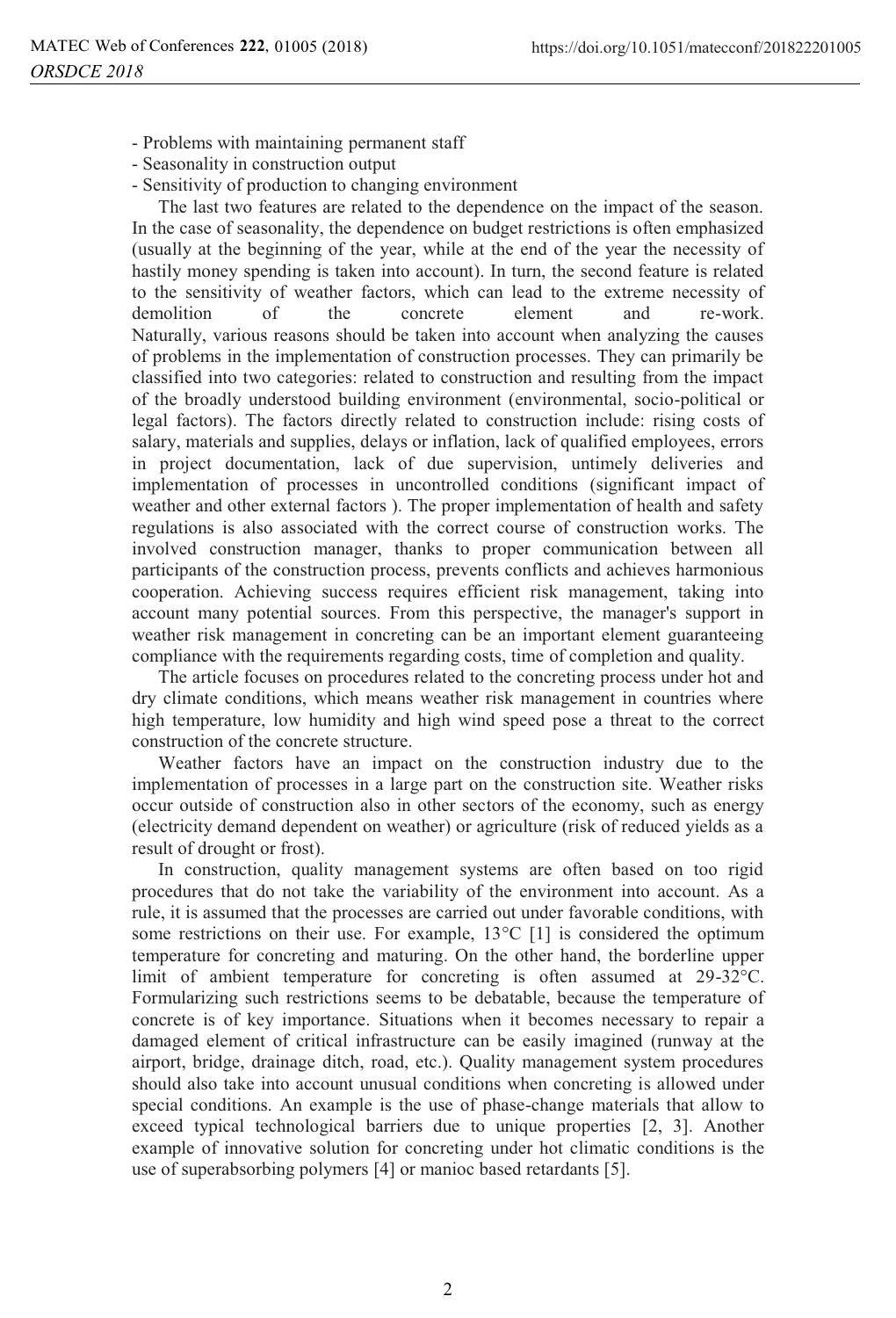The aim of the article is to present the beneficial effects of the use of phasechange materials in concreting in hot and dry climates, when the ambient temperature reaches 45°C, and the daily temperature amplitude is 30°C.

The graph below (Fig. 1) of the maximum and minimum monthly air temperature in Damascus indicates the existence of significant differences between them (e.g. 35°C in July).



**Fig.1.** Maximum and minimum monthly temperatures in Damascus [6]

After this introduction, the basic principles of concreting in these unfavorable conditions were presented, and then the basic possibilities of using the technological flexibility were indicated. Later, the research procedure is described in a specially constructed climatic chamber, which enabled the preparation and testing of three concrete mix recipes. The research results and conclusions are subsequently presented.

# **2 Problem definition**

A view is often found that concreting at elevated ambient temperature in the initial period has a positive effect on early concrete strength and does not cause adverse effects at a later time. However, as shown in the detailed initial studies, fast cement hydration contributes to a weaker concrete (more porous) microstructure. This hypothesis is confirmed not only in strength development tests (the initial high dynamics of compressive strength build-up is significantly slowed down [7]), but above all in a negative impact on the durability of concrete [8, 9]. The cause of these unfavorable phenomena is the fact that at a high initial rate of hydration there is too little time for ion diffusion outside the layer of hydration products directly surrounding the cement grains. This limits the homogeneous loss of hydration products in the space between the grains, which occurs at a lower temperature [10]. The basic problem in these maturation conditions is the risk of exceeding the tensile strength of the concrete by thermal stresses in freshly-cured concrete. Phase-change materials enable the reduction of the thermal peak in the initial period of maturation occurring due to the exothermic reaction dynamized by the high temperature of the environment and provide a more even temperature distribution in the cross-section of the ripening element (reduction of the thermal gradient). The possibilities of using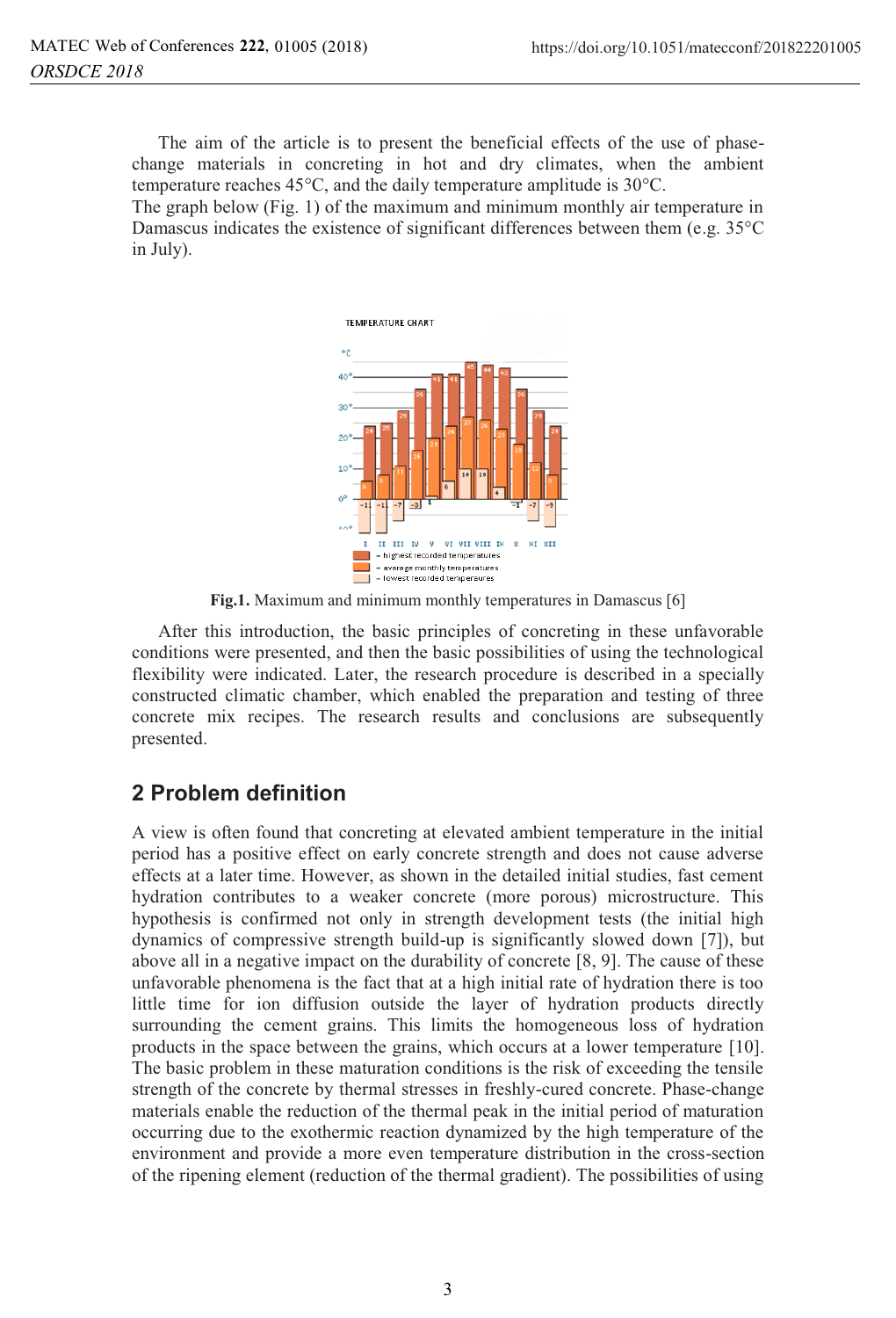phase change materials for this purpose were indicated by Bentz and Trupin [11]. The simulation tests carried out by Arora et al. confirmed the validity of these assumptions [12] and laboratory tests. Savija [13] showed the benefits of using phase change materials also during operation (lower maintenance costs of infrastructure facilities – e.g. bridges).

# **3 Hot weather concreting procedure**

Principles of laying concrete in high temperature can be included in the following 10 points [1, 14]:

1. Ensuring adequate possibilities of collection, laying and care of concrete at the construction site

2. Using larger aggregate fractions

3. Not laying concrete in the afternoon or directly in the afternoon

4. Planning to deliver a concrete mix taking into account its reduced temperature (adding ice, spraying the aggregate with water, etc.)

5. Agreeing with the designer of the construction of expansion joints (more often than at a lower temperature)

6. Using canopies and wind shields to reduce potential problems resulting from direct sunlight or increase evaporation of concrete water due to wind

7. Applying the appropriate implementation schedule - for example, concreting the floor after making the walls and roof

8. Application of measures to limit evaporation

9. Using ice as part of the water dispensed into the concrete mix or liquid nitrogen to remove the concrete components

10. Moistening the substrate before concreting.

Proper curing of the fresh concrete plays a key role.

In Fig. 2 different concrete curing methods are listed, also considering the use of phase-change material as an internal thermal effect.



**Fig. 2**. Different curing procedures including phase change material (PCM) – based on [15].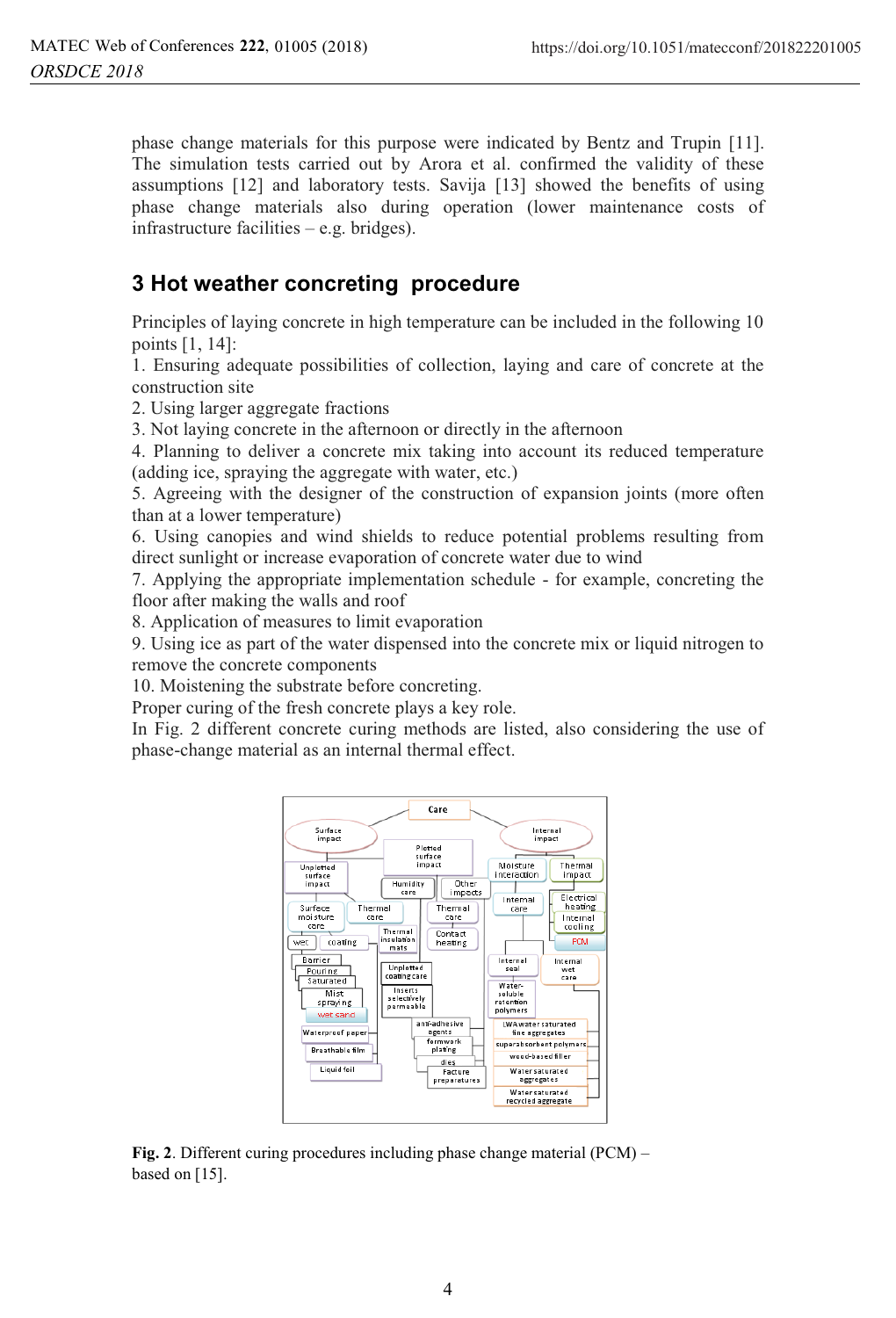From the point of view of this study, the methods of cooling the concrete components, the use of retarding additives, the use of cement with low dynamics of hydration heat release, and in the scope of care methods:

- In the case of an unclosed surface - the use of concrete preservatives in the form of a protective film on the surface of freshly poured concrete (the main advantage is the possibility of applying on large surfaces practically immediately after laying the concrete mix) or applying a layer of damp sand on the concrete surface providing periodic wetting with water (if the surface is horizontal)

- In the case of a decorated surface - the use of external shields to prevent evaporation of water from the concrete surface

- The use of phase change materials as an internal curing option (possible in both cases for the care of the unclosed and closed surfaces). The aim of the research was to compare the risk of damage to the concrete structure in the initial maturation phase based on the determination of the cracking risk coefficient:

$$
Cr = \Delta T / fc
$$
 (1)

where: Cr - Cracking risk coefficient  $\Delta T$  - temperature gradient  $[°C]$  fc compressive strength of concrete [MPa]. Naturally more precise risk of concrete cracking can be determined by following thermal stress and tensile strength. The present research was aimed at confirming the use of hybrid phase change materials and optional modification with a retarder.

#### **4 Laboratory tests using phase change materials .**

In order to carry out the experiments, a climatic chamber was built, which allows testing different concrete mix in hot climates. The aim of the research is to determine the effect of PCM - (Phase Change Materials) on the reduction of thermal gradients inside a concrete slab in the initial maturing phase. The chart below presents the daily cycle of temperature and humidity (from 20:00 to 20:00 the next day), prevailing in hot and dry climate (Hama - Syria).



**Fig. 3.** Diurnal course of temperature and humidity cycle in the summer, in Hama:(source: own)

As part of the experiment, three plates (samples) of 50x50x20 cm were made. In this experiment, i.e. a hybrid solution was used, namely two different phase change materials (PCM) and a retarder were used.

- The first plate is composed of concrete mix with two PCM materials and a retarder, in short - RET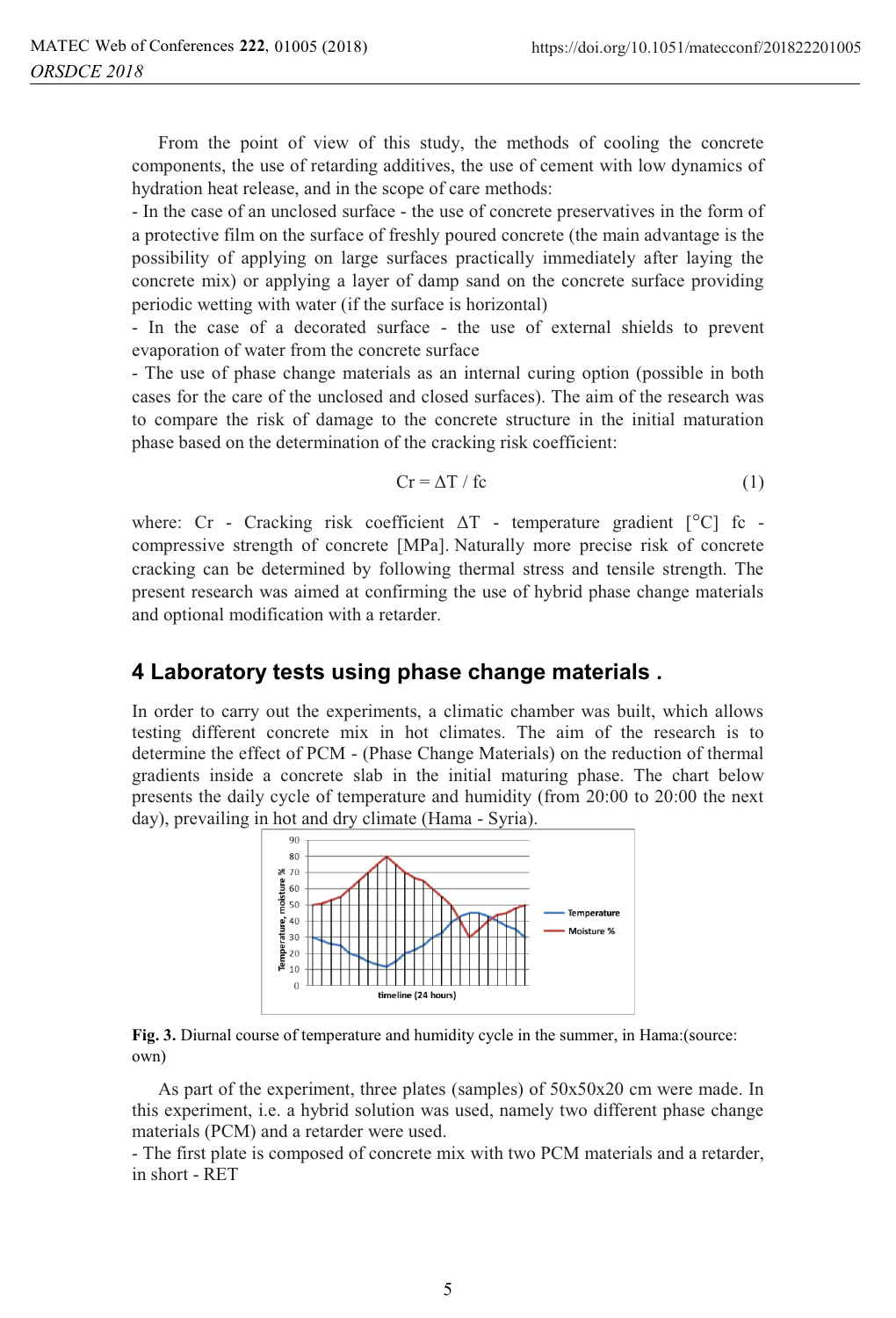- The second plate is composed of concrete without any additions (witness), in short - NOR

- Third plate is composed of concrete with the addition of two PCM materials, in short 2 PC

The first material (PCM) has following characteristics:

- Phase transition temperature of  $23 \div 26$  °C

- Thermal capacity 142 kJ / kg

- Addition rate of 2.4% in relation to cement dose

The second one is characterized by:

- Phase transition temperature from 29°C to 36°C

- Heat storage capacity 160 [kJ / kg]

- Addition rate of 2.4% in relation to cement dose

Table 1 presents the recipe of the plate components – RET, concrete class C 30/37, consistency S4.

| <b>Material name</b>         | <b>Supply source</b> | The amount of kg per 1<br>$m3$ of compacted<br>concrete | <b>Density</b><br>kg/m <sup>3</sup> |
|------------------------------|----------------------|---------------------------------------------------------|-------------------------------------|
| CEM II B-V 42,5N             | Warta                | 21,56                                                   | 3,1                                 |
| Plain sand 0/2               | Dabrowa              | 54                                                      | 2,65                                |
| Gravel 2/8                   | Dabrowa              | 28,125                                                  | 2,65                                |
| Gravel $8/16$                | Dabrowa              | 28,125                                                  | 2,65                                |
| Retarder FL                  | <b>SIKA</b>          | 0,151                                                   |                                     |
| Plasticizer Plastiment BV IM | <b>SIKA</b>          | 0,129                                                   |                                     |
| Water                        | Water supply         | 12,27                                                   |                                     |
| $PCM -1$                     |                      | 0,518                                                   |                                     |
| $PCM-2$                      |                      | 0,518                                                   |                                     |

**Table 1.** The composition of the concrete slab mixture – RET

Table 2 presents the recipe of the plate components – NOR, concrete class C 30/37, consistency S4.

**Table 2.** The composition of the concrete slab mixture - NOR

| <b>Material name</b>         | <b>Supply source</b> | The amount of kg per 1<br>$m3$ of compacted | <b>Density</b><br>kg/m <sup>3</sup> |
|------------------------------|----------------------|---------------------------------------------|-------------------------------------|
|                              |                      | concrete                                    |                                     |
| CEM II B-V 42,5N             | Warta                | 21,56                                       | 3,1                                 |
| Plain sand 0/2               | Dabrowa              | 56,25                                       | 2,65                                |
| Gravel 2/8                   | Dabrowa              | 28,125                                      | 2,65                                |
| Gravel $8/16$                | Dabrowa              | 28,125                                      | 2,65                                |
| Retarder FL                  | <b>SIKA</b>          |                                             |                                     |
| Plasticizer Plastiment BV IM | <b>SIKA</b>          | 0,129                                       |                                     |
| Water                        | Water supply         | 12.94                                       |                                     |

Table 3 presents the recipe of the plate components - 2 PC, concrete class C30/37, consistency S4.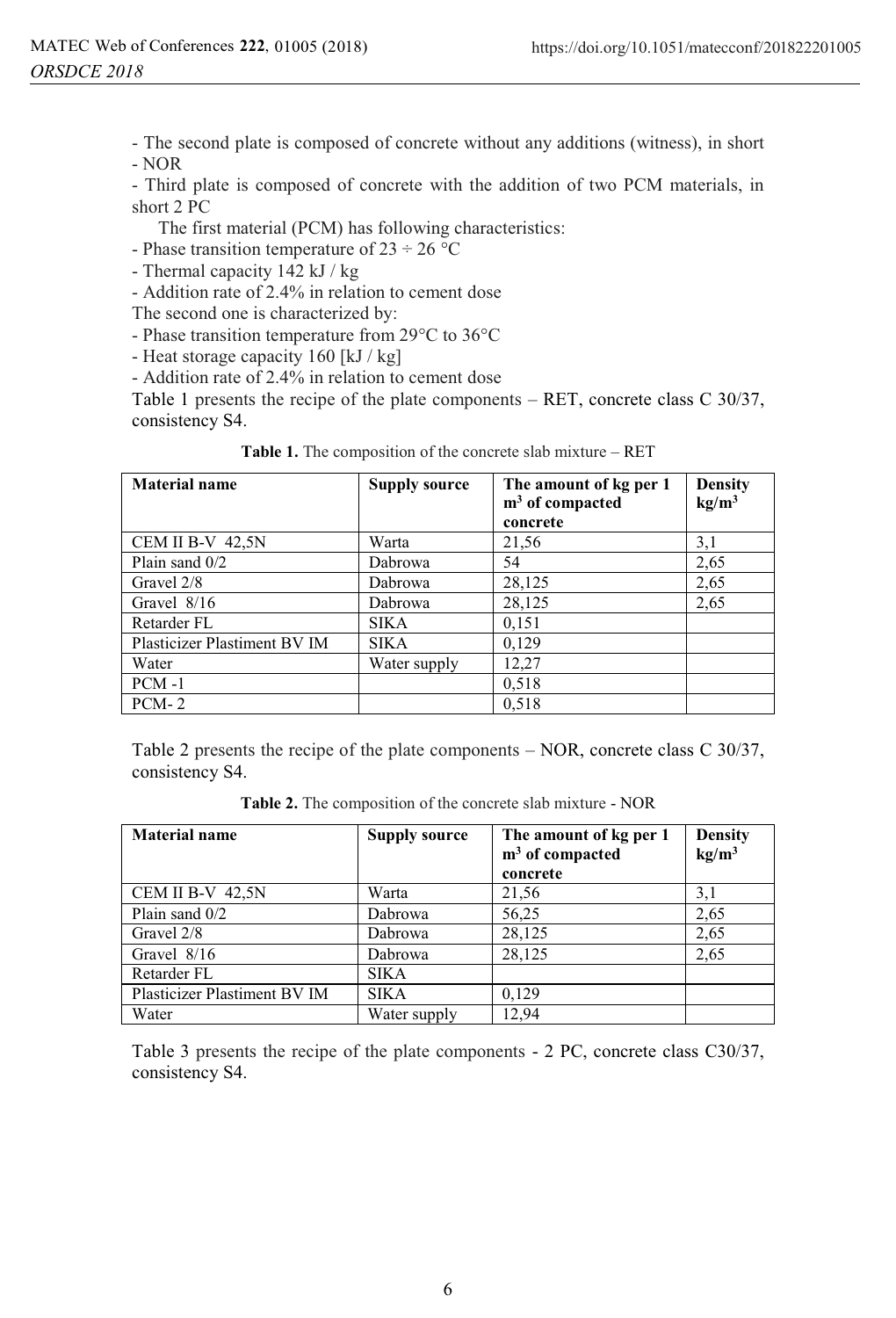| <b>Material name</b>         | <b>Supply source</b> | The ammount of kg<br>per 1 m <sup>3</sup> of compacted<br>concrete | Densitykg/ $m^3$ |
|------------------------------|----------------------|--------------------------------------------------------------------|------------------|
| <b>CEM II B-V 42.5N</b>      | Warta                | 21,56                                                              | 3,1              |
| Plain sand $0/2$             | Dabrowa              | 54                                                                 | 2,65             |
| Gravel 2/8                   | Dabrowa              | 28,125                                                             | 2,65             |
| Gravel $8/16$                | Dabrowa              | 28,125                                                             | 2,65             |
| Retarder FL                  | SIKA                 |                                                                    |                  |
| Plasticizer Plastiment BV IM | SIKA                 | 0,129                                                              |                  |
| Water                        | Water supply         | 12,42                                                              |                  |
| $PCM -1$                     |                      | 0,518                                                              |                  |
| $PCM-2$                      |                      | 0,518                                                              |                  |

**Table 3.** The composition of the concrete slab mixture – 2 PC

## **5 Results**

The graphs of temperature waveforms in individual plates are presented below.



**Fig.4 .** The temperature course in the RET plate (source: own)



**Fig.5.** The temperature course in the NOR plate (source: own)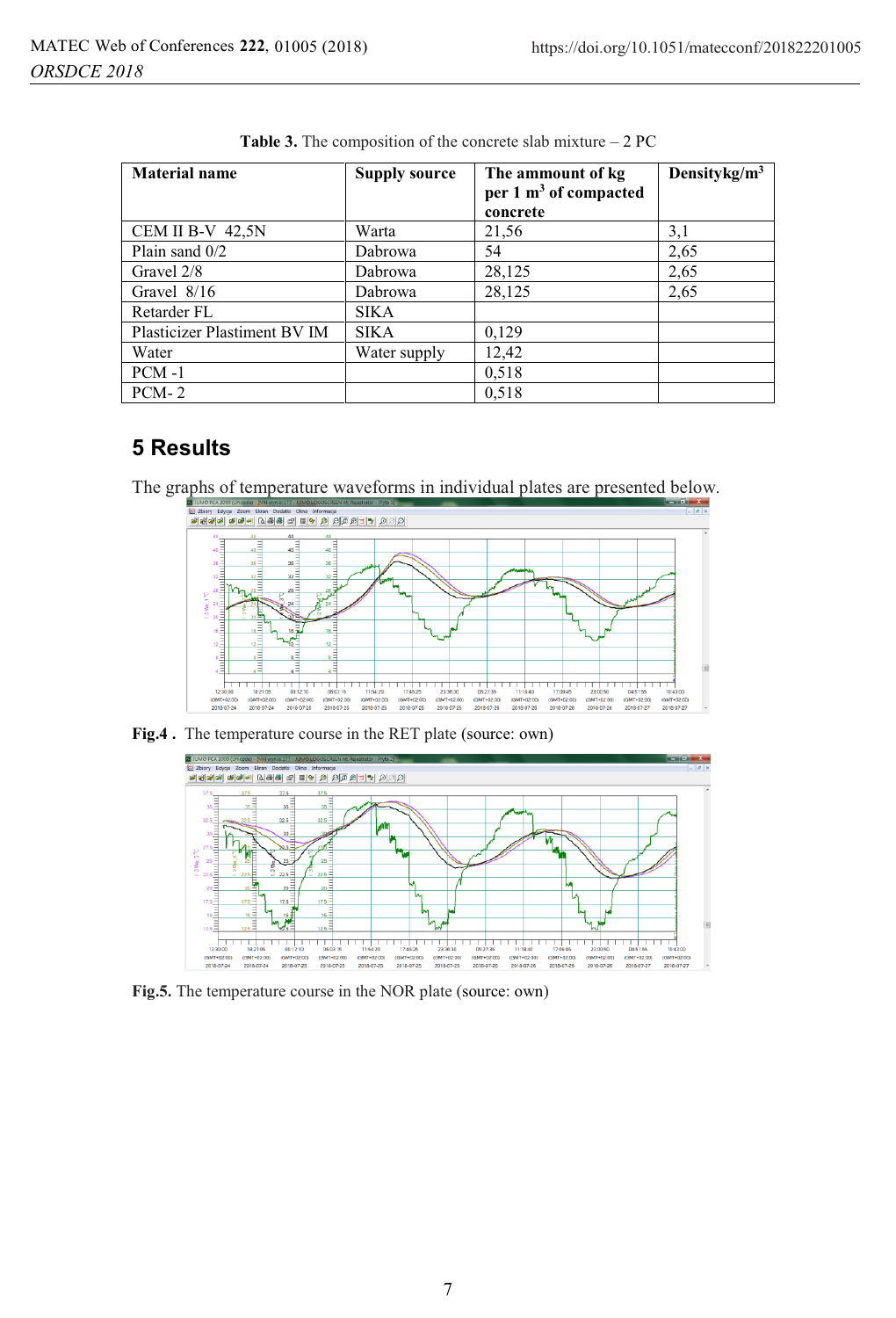

**Fig.6.** The temperature course in the NOR plate (source: own)

At the same time, from the same concrete mix from which the plate was made, 3 cubes for each mix of 15x15x15 cm were made. These cubes were made to check the course of compressive strength over time and to determine the risk of cracking of the concrete structure in individual plates in the initial period of maturing.

Based on the obtained results, it can be noticed that the risk of cracking the concrete structure in a board without additives (NOR) is almost one and a half times higher than in panels where phase-change materials (2PC) were added.

The following results are obtained on the basis of the first (1) calculation.

$$
C_r^{RET} = \frac{2.7}{0.2} = 13.5 \tag{2}
$$

$$
C_r^{2PC} = \frac{2.5}{3.25} = 0.77 \tag{3}
$$

$$
C_r{}^{NOR} = \frac{4.3}{4} = 1.08
$$
 (4)

The obtained results confirm a slow increase in compressive strength in the slabs with the addition of PCM, which means that the structure of the mature concrete will not be defected, as mentioned at the beginning of the article.

All slabs were placed on the same height to eliminate difference in temperature between the individual boards.

Photo number 7. Presents the view of samples in the climatic chamber



**Fig 7.** View of samples in the chamber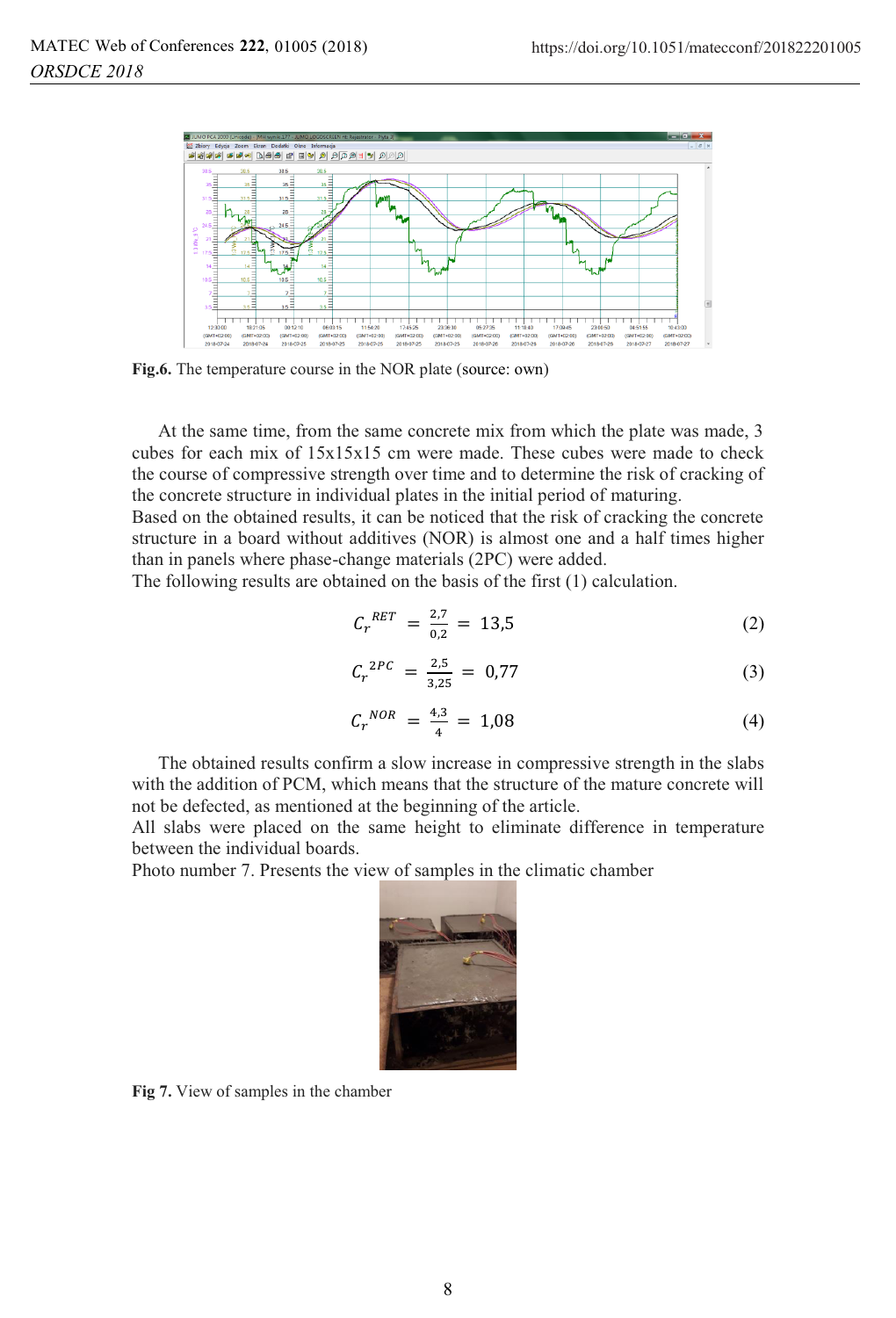# **6 Conclusions**

This research and theoretical considerations allow to draw the following conclusions:

1. Phase-change materials used for modification of cement concrete allow to overcome typical technological barriers in the case of concreting in unfavorable conditions (hot and dry climate)

2. It is justified to apply technological flexibility in the form of several curing options depending on the conditions of concreting and maturing, technological capabilities of the plant and the type of concrete element

3. The use of PCM as a cement concrete modifier allows limiting the size of the thermal peak and unification of the temperature in the section of the concrete element, which leads to a reduction in the risk of cracking (which may disqualify concrete element)

4. The addition of PCM to concrete also limits the amount of temperature changes during the operation of the concrete element, which may lead to increased durability and extension of the life cycle of the concrete element

5. The conducted research shows that the use of hybrid solutions based on two phase-change materials reduces the risk of cracking of the concrete structure during its maturation process.

Further research will aim at building a simulation model with experimental verification.

### **Acknowledgements**

 The authors wish to thank for finance support from the Institute of Building Structures at Poznan University of Technology allowing to perform laboratory tests as part of the statutory activities.

### **Reference**

- 1. A. M. Neville, *Wlasciwosci betonu* (Krakow, 2012)
- 2. A. Y. Benjamin, F. Gabriel, S. Zhenyu, M. T. Alexander, W. Zhenhua, N. Narayanan, S. Gaurav, L. Pilon, Const. and Build. Mat. **147**, 466–477 (2017)
- 3. H. Ahmed, A. A. Khaled, A. Hamza, R. Yasir, A. Shaimaa, Eff. of PCM Int. Conc. Bl. H. G. Prev. H. Clim. **8**, 1009 (2016)
- 4. M. Hasholt et al. Const. Build. Mater. **31**, 226-230 (2012)
- 5. G. R. Otoko. Eur. Intern. J. Sci. Tech. **3**, 2 (2014)
- 6. www.transazja.pl
- 7. R.G. Burg, *The Influence of Casting and Curing Temperaure on the Properties of Fresh and Hardened Concrete*, (Portland Cement Association 1996)
- 8. O. Idowu, L. Black, Mag. Conc. Res. **70**, 633-647 (2018)
- 9. N. Gowripalan, J. Cabrera, A. Cusens, P. Wainwright, Conc. Inern. **12**, 47-54 (1990)
- 10. M. Hsino, J. Paslawski. Izol. **2**, 46-49 (2014)